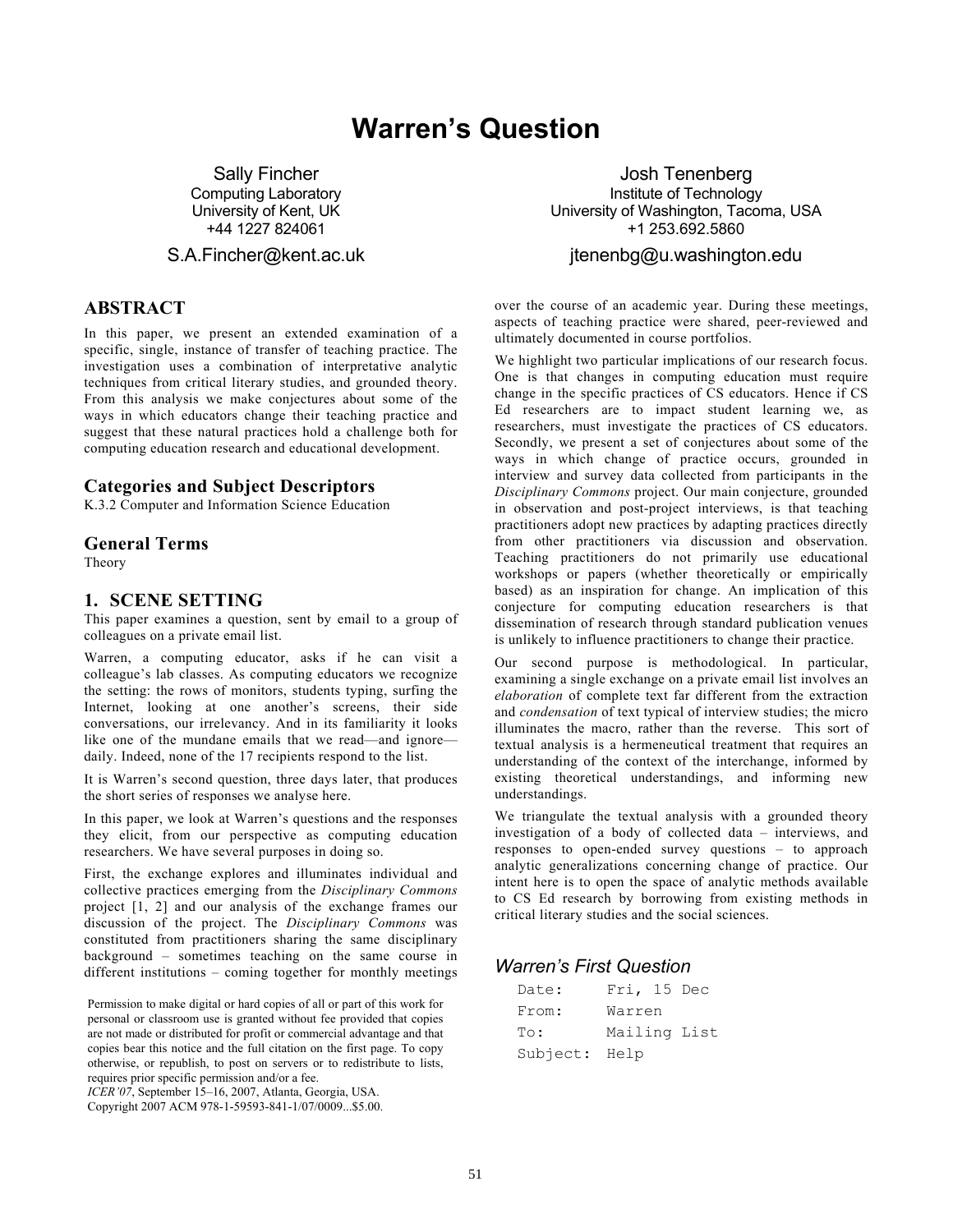```
I have had an awful Semester and 
need some help and advice urgently! 
Some of you lecture interactively 
in lab classes, i.e. the students 
are expected to work while you 
teach. If you are one of those can 
you let me know when I can come to 
watch a session? I don't mind if it 
can't be until next year although I 
would prefer it to be as soon as 
possible. In the meantime, merry 
Christmas.
```

```
Warren
```
# **2. THE POLITICAL CONTEXT OF SELF-DISCLOSURE**

Superficially, this seems to be an innocuous message. We understand Warren's question as a speech act [3]: that is, a request for help with a problem. However, when examined more closely, all is not what it seems. The first point is contextual: Warren has not sent this message to an individual, nor to a hand-picked group of friends. He has sent it to a mailing list of 17 teachers of introductory programming courses, people who teach in different institutions, in different types of institutions, geographically distributed across the UK.

Why would anyone send a message like this to a mailing list? The fact that he does exposes something about the character of Warren and the character of the group to whom he is writing.

Teaching is an inevitably situated practice [4, 5]. It exists within a set of requirements and forces that characterise it within different contexts. Institutions have quality assurance procedures, internal and external examiners, accreditation boards. Departments have intake standards, student feedback, peer observation and review. Courses have syllabi and are expected to deliver "learning outcomes" as preparation for advanced learning in subsequent courses. At any of these levels it is possible to say "things are not going well", but there is a cost. Costs might range from colleagues' raised eyebrows to (in extreme cases) loss of employment, but within every institutional context there are disincentives for self-disclosure.

Thus, the disclosure in Warren's question marks this venue as one in which the gains he hopes to achieve (in self-improvement and subsequent improvement of student learning) exceed the costs associated with his seeking help and advice. This suggests that he has a high trust in the group that is receiving the message (and reciprocal low fear of disclosure) and that he is (relatively) unconcerned that they will think ill of him for the content of this message. We can conjecture as well that Warren believes that the people to whom he sends his email will not respond with disparagement or scorn, but that they will cooperate. Although it is worth note that cooperation would not be without cost to the respondent: Warren wants not only to observe a colleague within their classroom, but wants "help and advice" as well, suggesting that the observation will be preceded and/or followed by discussion.

Who is *not* subscribed to the email list is as important as who is. The members of the list do not include administrators or supervisors; all are practicing teachers and all are teaching the same subject matter at the same place in the curriculum. Thus there are no power differentials between members. In short, this email list is a safe place in which to make such requests.

# **2.1 An uncommon request**

On further consideration, though, Warren's question does not appear to be so ordinary. It is *not* a common practice among tertiary educators to observe teaching in someone else's institution. Although peer observation is becoming more common within departments (sometimes within institutions) [6] it is essentially unheard of between institutions. And when the motivations for peer observation are examined, this is not surprising. They are, in general, linked to the quality assurance and staff development of the observed teacher. From that perspective there is simply no point in observing practice to ensure the quality of teaching in some other institution, nor any incentive to develop their staff. Warren's request is, in fact, an inversion of this "normal" purpose for peer observations. The observation is not for quality assurance or for staff development for the observed, nor is it externally imposed. It is instead requested by the observer for his own professional development. Warren's first question thus presents in a perfectly straightforward manner a request to traverse institutional boundaries to watch what happens behind a normally closed classroom door. In both the fact and the nature of this request, the *Disciplinary Commons,* the collective practices of its community*—*and Warren's participation in it— has normalized an extraordinary practice.

# **2.2 The** *Disciplinary Commons*

The *Disciplinary Commons* project had two primary objectives: to *document* and *share* knowledge about teaching and student learning in Computer Science (CS) classrooms, and to establish practices for the scholarship of teaching by making it *public*, *peer-reviewed*, and amenable for *future use and development* by other educators. The mechanism for achieving these goals was through a series of monthly meetings during the 2005-6 academic year involving Computer Science faculty, one cohort of ten CS faculty in the US and one cohort of twenty in the UK. Meetings were focused on the teaching and learning within participants' classrooms, with each person documenting their teaching in a *course portfolio*. Twenty-eight of the thirty participants concentrated on the introduction to programming (itp) course at their institutions. The email list on which Warren's question appeared was among the UK participants following the year of monthly meetings.

This project was *disciplinary*, in that it traded on the shared disciplinary knowledge among teachers who teach the same things.

[Samuel] Yes, there's a teaching and learning group that has meetings roughly every other week, and I've attended a few. Several of my colleagues (on the Math side of the department) have done presentations, but many of the topics don't seem immediately relevant to CS. That was the beauty of the *Commons* group—all CS, all the time!

And the project created a *commons* in the common knowledge that was developed about one another's courses, contexts, and teaching during the monthly meetings. This commonplace familiarity is aptly displayed in the matter-of-fact statement "Some of you lecture interactively in lab classes" in Warren's first question.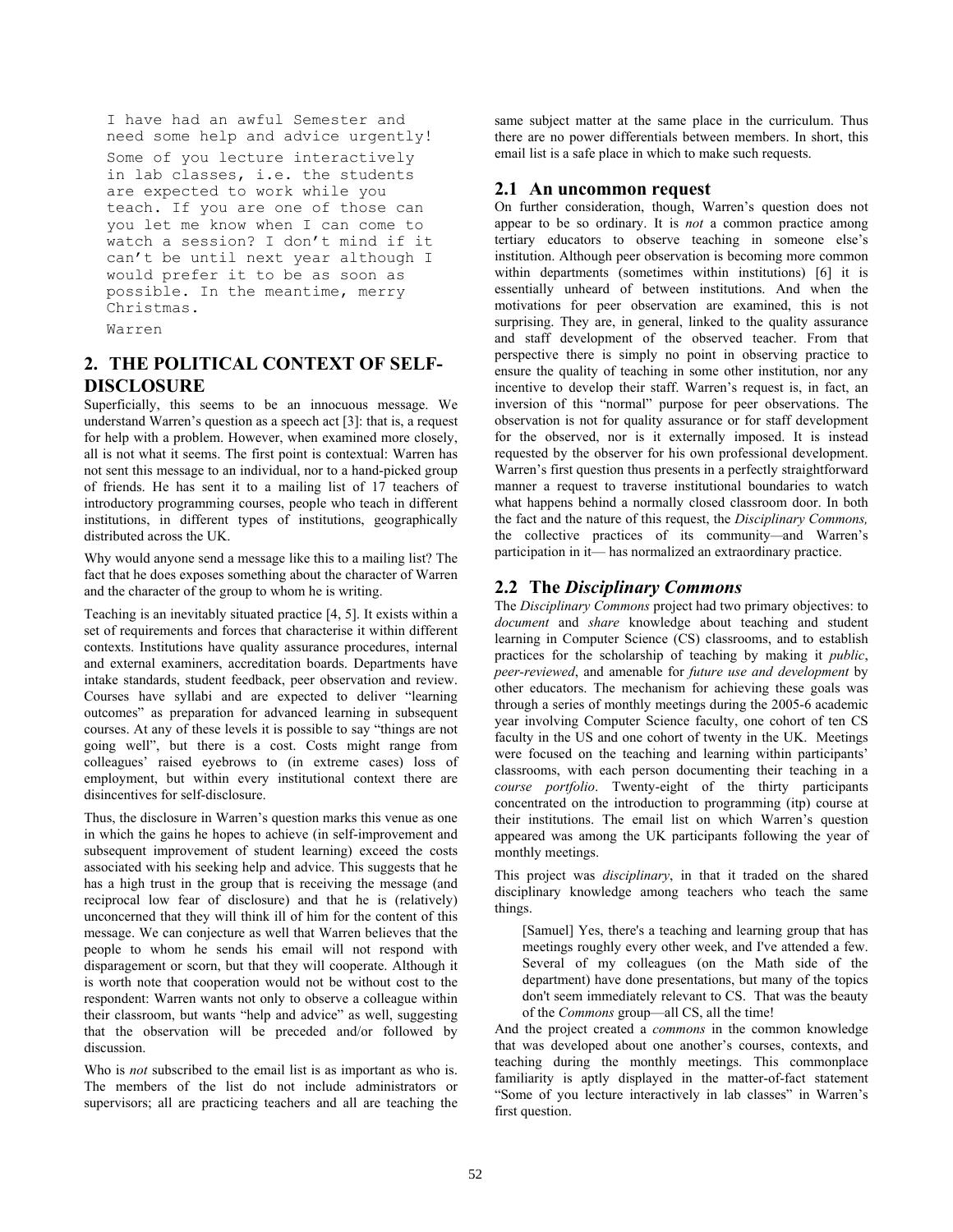#### **2.3 The practice of peer observation**

One of the features of the *Disciplinary Commons* was that each member observed the classroom teaching of another and was, in their turn, observed. Each observation followed the same form. The pair first met and the observee described the context of the teaching event to be observed, the material covered, its place in the course and in the curriculum, etc. Then the practice was observed during one of the observee's regular class sessions, situated in the observee's classroom. Following this, the observer and observee discussed and debriefed the session.

[Elizabeth] The most influential thing for me was the observation visits where I went to University N and observed Emma, and also George from University E, he came to visit me … And what it did was it forced me to reconsider the whole approach I take to my lectures.

The power of this practice rested precisely on the fact that there was no purpose in doing it except to exchange ideas and to be of help to each other. No judgments were passed, no quality mechanisms engaged. Additionally, because the participants were in the same discipline, teaching the same course, observers easily understood the significance of what was taught.

[Frank] That was very interesting. I mean we do peer observation in this department as part of our quality process, but it's rare that you actually get to go and see someone teaching what you teach, so it's certainly offered a completely new experience in that respect.

Unexpectedly, whether because observers were observing outside their home institutions, or whether because they were highly sensitised to the curriculum and material being delivered, observers were especially struck by aspects of context that are normally invisible. These observations included the physical setting of the university, the material and technological objects within the classroom, the student interactions with one another. The shared disciplinary background meant that, for the observer, the observation began not when entering the classroom, but when leaving their own.

[Daniel] I have never had any externality on teaching – the peer review process, the exposure of ideas, you present ideas and get them hammered down, that's all part of what I do on a day-to-day basis in the research, whereas teaching's something I keep in my pocket, you know? … the thing that kept me going was the fact that I'm getting this externality on the process … This peer review. Those things that characterize good research projects … keeping up in the field, being aware of what other people are doing. I didn't do any of that for my teaching. I do now.

[Elizabeth] that's very, very different, a marked difference, and I wouldn't have known about that if I hadn't been and visited and seen it happening. So the peer observation visit was a great revelation for me.

#### **2.4 Pull transfer**

We can only hypothesize about Warren's intention in asking if he can observe someone, but we believe that it relates to a phenomenon we call *pull transfer*.

The normal mechanisms employed for transfer of ideas in teaching and learning are in the mode of *disseminator push*: that is that something is identified (a teaching method, a "best practice", a theory) and it is packaged and promoted to interested parties by a staff developer or a researcher, via mechanisms such as papers, books, websites and workshops. This is the trajectory that is often assumed for educational research—that "dissemination" to practitioners occurs simply by virtue of publication in a research venue. However, evidence from empirical studies suggests that transfer of practice and knowledge to practitioners is rarely occasioned by these research-to-practice, top-down methods [7, 8].

Teachers change their practices, adopting (transferring) ideas and materials from direct, personal contact with other practitioners as and when they need – often in very small, partial, pieces ("piecemeal accretion") or by virtue of having experienced it in another institution and, with a change of employment, importing it to a new context ("charismatic embedding"). Thus these transfers are achieved directly from practitioner to practitioner, from one specific setting to another, mediated neither by theory, researcher, or staff developer.

Survey results from the *Commons* participants support the conjecture that knowledge transfer rarely happens top-down, from researcher to practitioner. When asked "*What published material do you read with regard to your teaching?*", seven participants mention reading technical publications related to disciplinary knowledge, five mention textbooks, five mention CS Ed practitioner conference proceedings (with all five mentioning the SIGCSE Symposium by name). Only one of the thirty people surveyed, (a CS Ed researcher), mentioned reading the CS Education research literature; and none mentioned reading research in the learning sciences, in the behavioural or social sciences, or disciplinary education research in cognate disciplines (such as mathematics or physics).

And pull-transfer seems to be what is happening in Warren's case, reproducing the practices normalized during the *Commons*. Warren wants to "pull down" the bits of practice that he needs. No one is selling these ideas to him; no-one is holding a workshop or promoting lectures-in-labs as a "best practice". And Warren is not asking for references to the literature. Rather, Warren has identified both his own need and a source of solutions. He wants to expose himself to practices "in the wild", to see how someone else does it, and to see what he can use from it – not wholesale, not as a piece, but adapted and adopted to his local context with specific constraints [9].

# *Warren's Second Question*

| Date: | Mon, 18 Dec          |
|-------|----------------------|
| From: | Warren               |
| To:   | Mailing List         |
|       | Subject: Help again? |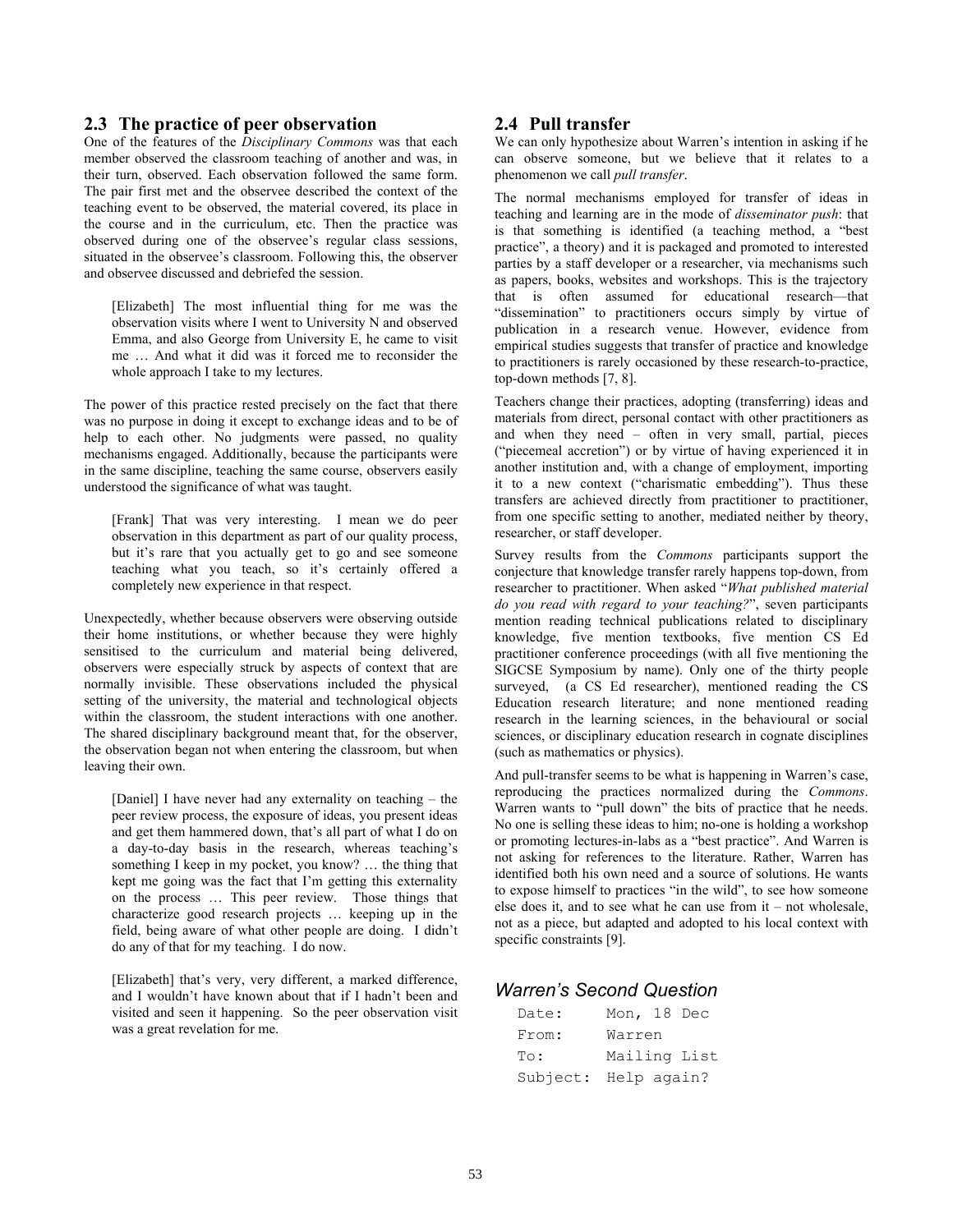Oh dear, a bad year just got worse. I have had some replies to my email of last week so please keep them coming, especially if you are planning to give a lab-class style lecture some time soon. In the meantime, most, if not all of you, will be aware of how my taskbook system works. The question is how do I avoid the possibility of forgery? At the moment the postgrads at each lab class sign off the tasks and are supposed to fill in the appropriate box on a spreadsheet. Sometimes they forget so when I get all the books at the end of the year I check those that haven't been filled in on the spreadsheet. Most of them are OK but this year it is clear that the student has blatantly forged the signatures, so how do I minimize the chances of this in future? The best solution we have so far is a signature plus a stamp. Has anybody got any better ideas? Warren

#### **3. A DIFFERENT REQUEST**

No responses had been registered on the mailing list to Warren's first question three days prior. The first thing that Warren does with his second question is to send thanks to the people who have *privately* responded to his earlier request. This acknowledgement lets everyone know that the group is still functioning, that interest and help are available, even though group members have ceased to meet formally. At the same time, this message serves to reconstitute and reproduce the group, its internal relationships, and its shared practices of assistance and reciprocation.

He then prepares to ask a second question, by making an assertion about knowledge other group members have concerning his own practice and its use in context (that is, what he does, what it is for, and why he uses it in the way he does): "*In the meantime, most, if not all of you, will be aware of how my taskbook system works*."

#### **3.1 An unusual claim**

This is an unusual claim, because it references a very detailed aspect of his practice, and asserts that this knowledge is shared. How have other members of the group come to be aware of this? This sort of knowledge is not on the surface, it is not available from a webpage, and not contained in a syllabus. Thus this claim is not only unusual in its specificity; it is also unusual in the casual manner in which Warren takes common knowledge for granted. He does not re-describe his system—considerable in its complexity— but provides just enough detail for the group to index into shared memory.

He knows, as well, that "the taskbook" is not a common practice used by others in the group. This is because he knows their practice as closely as they do his.

[Elizabeth] … we know more about each other's courses and our views and attitudes—than we know perhaps about our colleagues that we work with day in and day out.

[Albert] … to get that many people to share that kind of information in that amount of time was unreal. This is in huge contrast to what happens on the job.

Where Warren *does* provide considerable detail is about the specific, individual, problem he has encountered. This is something that has happened outside of the group's lifecycle and so no-one can know about it.

He then closes with a request for better ideas. This time, he is asking for a fix. He is not doing "pull transfer", he does not want to come and watch. He is drawing on the collective expertise of this group: "Here is my problem: do any of you have any solutions".

#### *Later that same day … Chester's Response*

| Date: | Mon, 18 Dec  |  |  |
|-------|--------------|--|--|
| From: | Chester      |  |  |
| To:   | Warren       |  |  |
| cc:   | Mailing List |  |  |

#### Hi Warren,

I used a system loosely based on your scheme this year - there's nothing like plagiarism, eh? The students have 24 exercises to complete this term, gaining a tick for each one.

The ticks were recorded by the tutor on a sheet of paper in the tutor's, not the student's, possession. The student has no ability to change/doctor the recording of the ticks.

Our tech folk built a web system so that the tutors could record the ticks after the lab, for easy access by the admin folk, for when warning letters etc needed to be sent, and to check on the course completion criterion. After requests by students, this was extended, so the students could check on their progress on-line too. Ostensibly, it is a secure system - so students cannot change the records!

So can you not resolve the problem by

 (a) removing the "double entry" of both tutor's spreadsheet and taskbook. make the tutor's copy the only and definitive version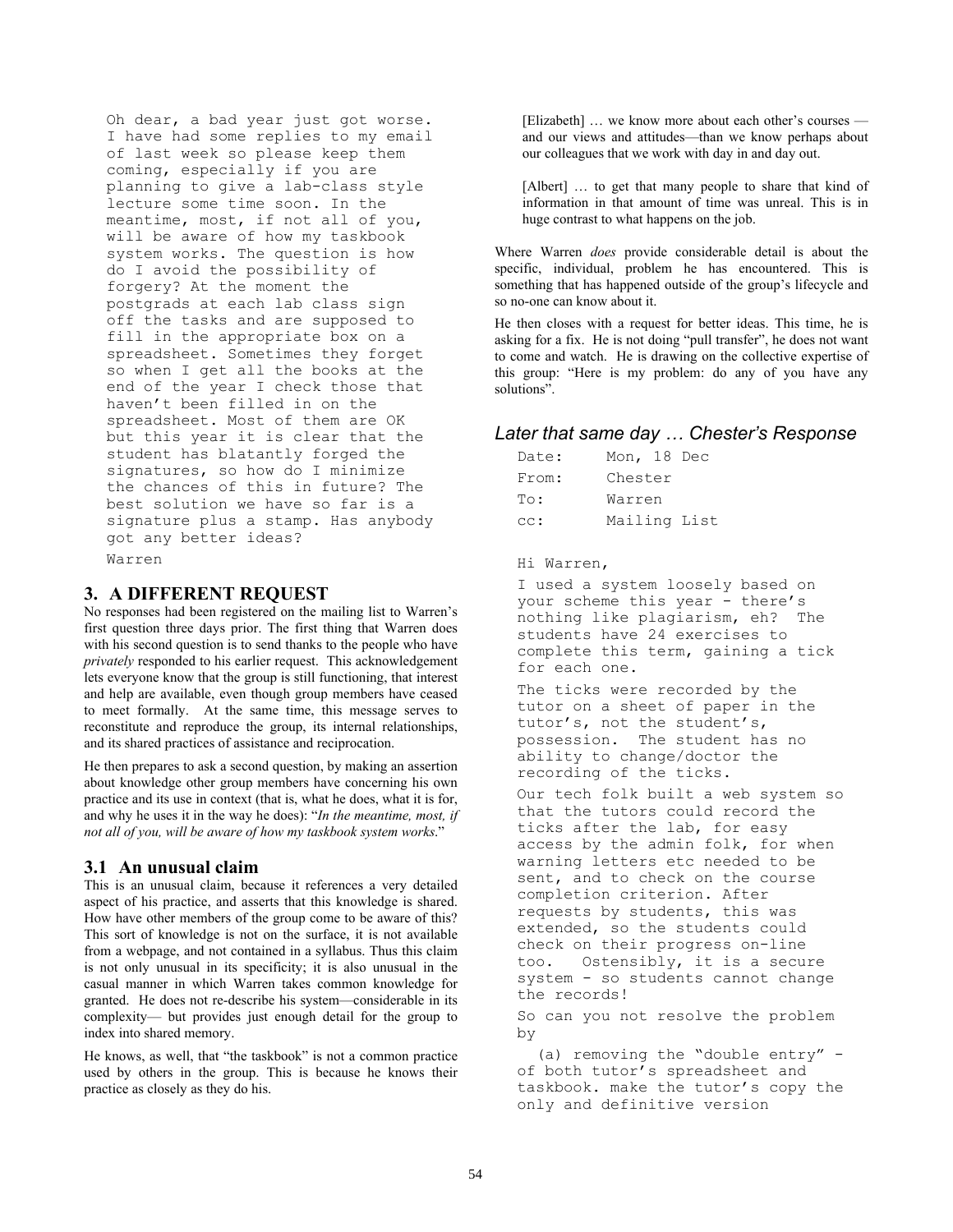```
 (b) share responsibility between 
student and tutor for ensuring the 
recording takes place 
   (c) provide some on-line page 
showing the student's record 
(probably need to let a student see 
ONLY their own record) 
Lots more to say, but aware of e-
```

```
mail drowning being a potential 
problem... 
Chester
```
Chester starts his response with a confession, a confounding factor that challenges the basis of shared knowledge "*I used a system loosely based on your scheme this year*". It turns out that, unbeknownst to Warren (or, we may guess, to anyone else on the list) there has already been "pull transfer" of this practice. Chester has seen Warren's taskbook in enough detail that he knows which parts he wants to use, which will work for him, and he appropriates them. It is important to note that this is not straight imitation; he does not take the "taskbook" wholesale, but adapts it to local circumstance. Rather than imitation, this is an example of an adaptation of practice involving a change of ownership, a case of transfer leading to transformation [9] and where borrowing a practice promoted its change [8].

We know that this is adapted practice, as Chester gives a detailed description, not only of what his new practice is, but also of a technical implementation.

## **3.2 Loss of provenance**

Chester's acknowledgement of this cycle of adoption and adaptation comes with the slightly shamefaced "*there's nothing like plagiarism, eh?*" This token symbolises one of the fundamental features that differentiate the activities of teaching and research. "Plagiarism" is about public attribution of the source of ideas, a basic requirement of research-based activity but one that is more-or-less unknown in teaching. It suggests that it is not important—to Chester, to the colleagues within his institution, or to his disciplinary peers— to acknowledge sources of teaching knowledge in the same way as in research. This would also imply that there is no incentive or reward for giving such acknowledgement, and that there are no evolved norms that require it. Part of the reason for this is that teaching practice is often ephemeral, enacted but not documented. And those parts of teaching that *are* documented are rarely referenced with sources as would be ordinary in the documentation of research. As a result, provenance is easily lost in teaching practice.

[Samuel] There were certainly times when I stole stuff from other people.

[Henry] The great benefit for me with the *Commons* is I was reflecting as I was in the process of delivering. And so I was making fairly quick changes to what I was doing in the light of my reflection. Which goes back to what I was saying before, which is that I then put things into practice, so then documenting them afterwards wasn't something I saw as being terribly useful.

Attribution in research has two primary functions. The first pertains to the way in which authorship, reputation, and material rewards are linked, part of the *credit economy* that Latour and Woolgar theorize operates within research communities [10]. The second function is not credit driven, but is epistemologically motivated: attribution provides an audit trail. This audit trail can be followed and independently validated or challenged in subsequent investigations. Each link in the chain can be tested and judged for its own worth and for whether it was appropriately applied. This chain also gives practitioners additional information about the practices they are interested in, and provides rationale for their adoption. Attribution, the practice of acknowledgement, identifies an idea with a specific expression, most usually a named person at a given point in time. Provenance records the history, or pedigree, of a thing from origin through the hands of various owners.

This loss of provenance in teaching, this rootlessness and reinvention of practice, paradoxically places *more* emphasis on practitioner-to-practitioner transfer, unmediated by documentary evidence. As Mary Huber comments about the winner of a prestigious national teaching award: "what he himself had learned from teaching remained his own craft knowledge: … under documented, and subject to loss … Aside from his syllabi and fading memories, he had no real record of what happened in those award winning courses" [11].

#### **3.3 Hall of mirrors: reflecting back**

Chester has not only adapted Warren's practice, but he now reflects this adapted practice back to Warren, giving specific advice as to how Warren might re-import the improvements into its originating context. The practice has come full circle, pulled from Warren to another practitioner who alters it and then "pushes" this altered version back to Warren. The very solution that Warren seeks may lie in this adaptation, whether by Chester's conscious design or by accident of its embedding within Chester's context we cannot tell.

Donald Schon [12] discusses this mutual reflection of practice as a *hall of mirrors,* (although he was primarily concerned with the dyadic master-apprentice relationship). What we see here is a *hall of mirrors* reflecting the exchange within a group of engaged peers. This exchange follows the tradition of the design school, the fine arts "crit", and the reflective practicum of the studio. In that tradition, practitioners expose their work to a "coach" and their peers. Each individual sees their practice reflected in others – and others in theirs – and inside this "hall of mirrors" practitioners learn their way to their own expertise.

## *Just the facts … Sidney's Response*

| Date: | Mon, 18 Dec              |
|-------|--------------------------|
|       | Subject: Re: Help again? |
| From: | Sidney                   |
| To:   | Chester, Warren          |
| CC:   | Mailing List             |

As ever looking for a simple system ... WE keep the piece of paper, not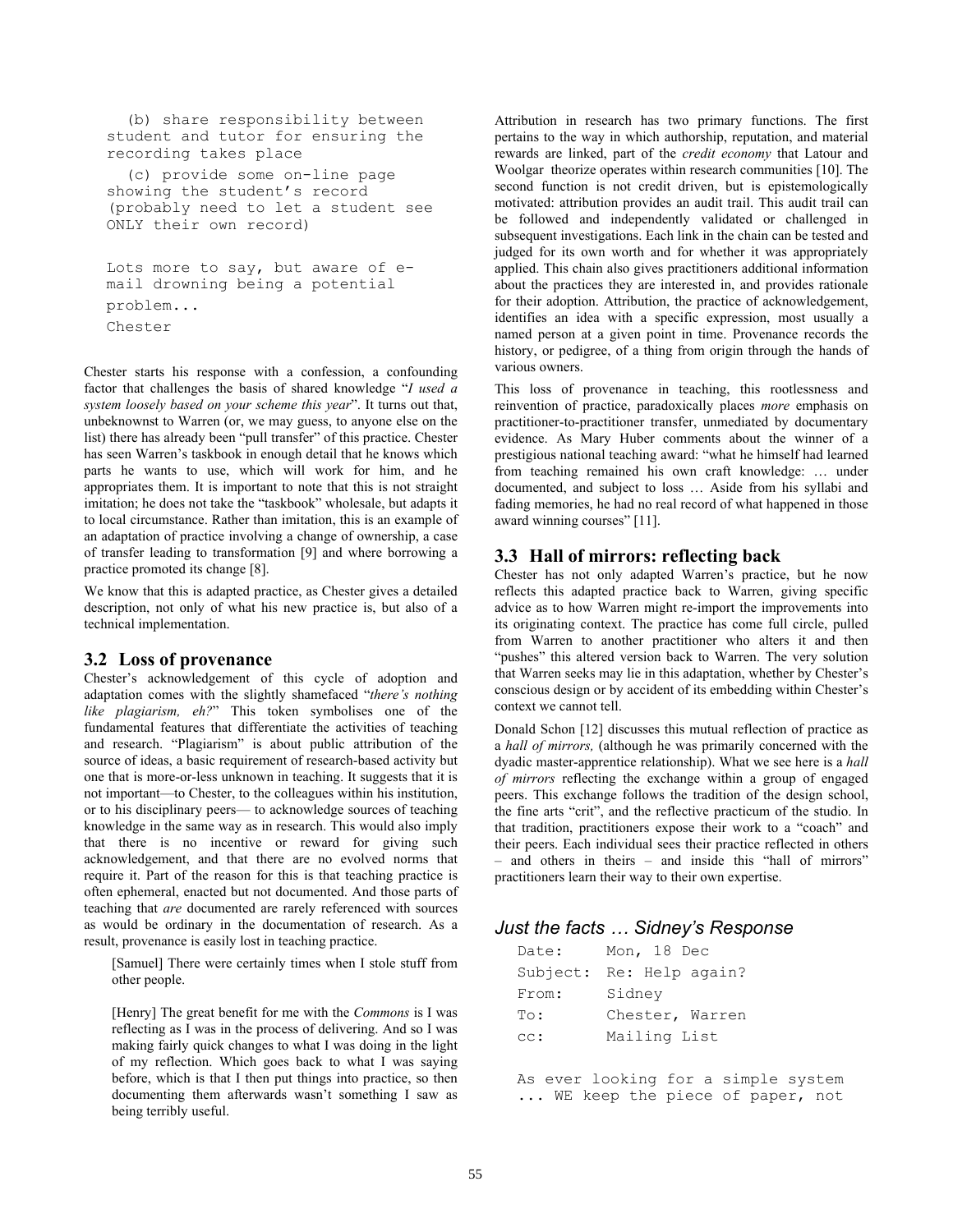```
the students and it is THEIR 
responsibility to make sure we get 
it right - obviously we give them 
the opportunity to do this. 
For any student we are not happy<br>with, e.g. Someone who 'produces' 5
with, e.g. Someone who 'produces'
questions having been off for 3 
weeks, we query them on the code 
etc. This combined with a couple of 
(short) class tests seems to keep 
things in check. 
Sid
```
As we can see, Sidney is completely operational. No salutation, no signoff —just the facts. Although his style is sparse, he nevertheless reveals that he, too, has a similar "taskbook" mechanism, which he describes. It is unclear from this contribution whether this practice was in place before the *Commons* or whether it is a piece of practice adapted from it, but it is sufficiently different to warrant description.

Sidney then also points out how his form of the taskbook deals with a separate problem that can arise—not the original problem that Warren raised. Throughout this message, he does not give an answer, he does not specifically respond to Warren's second question. Rather, he says what he does in his context, and assumes that Warren knows how to map this to his own context. He gives the solution (within his own context) in the first paragraph. In the second paragraph, he provides a lagniappe with additional detail that answers a problem that Warren may or may not have.

# *Ending the Exchange: Archie's Response*

| Tue, 19 Dec<br>Date:                                                                                      |
|-----------------------------------------------------------------------------------------------------------|
| Archie<br>From:                                                                                           |
| Sidney, Chester, Warren<br>$\texttt{To:}$                                                                 |
| Mailing List<br>cc:                                                                                       |
| Nice to see the list active again                                                                         |
| Bits of paper get lost - maybe a<br>scan of the sheet each week - jpegs<br>never lie                      |
| Archie<br>PS Since I started scanning my<br>inevitably vulnerable bits of paper<br>my life has got easier |
| PPS happy Christmas                                                                                       |

Archie starts with a meta-comment about the list, neither about the question nor the responses so far. He is talking about the group as a group that functions in a particular way. Even though the message is addressed to the three respondents and cc'd to the list, the comment nonetheless addresses the entire group.

Archie provides a completely orthogonal solution, with rationale, in 16 words and then signs off. Perhaps on re-reading, this feels abrupt. In any case, he adds a postscript saying that this solution has made his work easier, providing a personal endorsement to the factual details. In this way, not only is his solution orthogonal, but so is his method of making it: he provides a direct suggestion, but accompanies it with a personal testimonial: "This is my practice: I actually do this".

Do we count testimonials as evidence for changes to our practice? Perhaps. But the strength of this *as* a testimonial will depend on Archie's standing within the group. With Archie's response, the email exchange ends.

# **4. CLAIMS**

There are a number of claims implicit in our exposition centred on change of practice among educators. We first make these separate claims explicit, and then combine them to suggest the outlines of a theory of transfer of practice.

## **4.1 Self-Disclosure**

"Common knowledge" among disciplinary peers who are not involved in relations of power or formal roles of quality assurance can lead to disclosure and shared pedagogical problem solving. Common disciplinary knowledge when combined with a close understanding of its specific situated instantiations in a variety of classroom settings (as found in the *Disciplinary Commons*) favours exchange which is characterised by an unusual depth of enquiry. By removing political concerns the costs of disclosing are reduced, which affords a focus on improvement rather than accountability.

## **4.2 Peer Observations**

Observation by disciplinary peers across institutions can be a powerful practice for facilitating change, for both the observer and observed. For the observer in particular, seeing new practices in situated contexts allows for spontaneous pull-transfer.

#### **4.3 Pull-Transfer**

Pull-transfer is a general phenomenon that results from interaction between practitioners. Practitioners directly perceive practices situated elsewhere, and understand the ways in which these practices can be adapted to their own contexts. Pull-transfer contrasts sharply with "in-service" days, staff developer workshops, and researcher theorizing. Rather than a top-down mode of dissemination, it is a peer-to-peer process of diffusion.

## **4.4 Loss of provenance in teaching**

Teaching remains rooted in practice, and not in its documentation. When teaching is documented, it is often in response to formal quality assurance requirements, or promotion procedures, not as part of a process of individual reflection and peer critique: these explicitly internal audiences ensure that such documentation, even when it exists, remains private. At the same time, the values and norms of educational institutions do not require or reward attribution in regard of teaching practice, rendering loss of provenance almost inevitable. Such loss of provenance may in turn result in a loss of status of teachers amongst researchers sensitised to a research credit economy.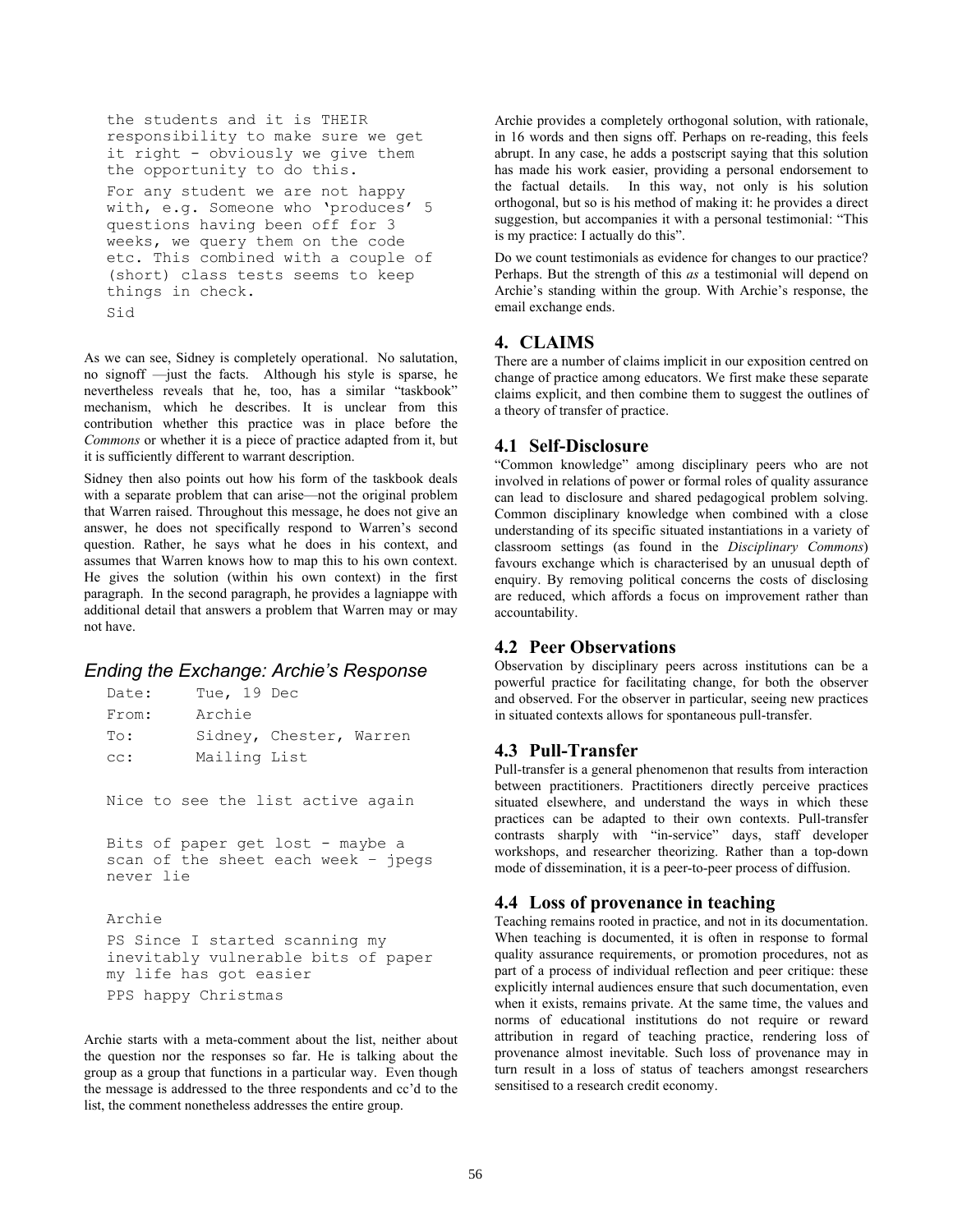"Provenance" in its originating contexts – following the history of paintings or other specific, archival, artefacts – records and notes ownership at every point a picture changes hands. In this way, confidence in the authenticity of the work can be assured. What is guaranteed is that the work is the same as was received; despite changes in ownership it is unchanged, persisting in its original form. In teaching, "provenance" takes on a different character. If we do not know the history of the practice we examine, then we take it as if new. We cannot tell whether this is long-established and well-evolved, worked on by respected educators over time, or whether it was fresh-minted yesterday. Not only that, but we cannot know *why* any adaptations, or changes, have been made. So "provenance" in teaching, rather than attributing a chain of ownership to assure authenticity, should preserve a record of who the practice was taken from, and what changes were made to fit the new circumstance. In this way a new recipient may understand what changes have been made over time, and why. We call this sort of evidence *rationale-preserving transformations*.

# **4.5 "Hall of Mirrors" magnifies**

#### **transformation**

Within a practitioner community, practices are not only "pulled", but reflected back at their originators. What the originators see in this reflection is not only their original practice, but its adaptation by others within new contexts.

# **5. OUTLINES TO A GENERAL MODEL OF TRANSFER OF PRACTICE**

We have identified above a number of elements that we believe begin to characterise transfer of practice. We offer here a more integrated reflection on what this combination of elements implies. We take these comments as preliminary and incomplete, but believe they are sufficiently well supported by our data and related theory to merit discussion.

Our central principle is *pull-transfer.* We believe this to be central because, if it is the predominant mode of practitioner transfer, it stands in contradiction to accepted forms of top-down professional development. Likewise, it challenges implicit beliefs by educational researchers that research to practice is a simple matter of "dissemination", achieved primarily by publication in research venues. It challenges the notion that teaching knowledge diffuses in the same way as research knowledge.

Staff development workshops and research publications share not only the top-down mode of distribution, but also the type of knowledge that is pushed. Both focus on knowledge that has already been through a deliberate process of generalization and abstraction. This form of knowledge is taken by some as the very *definition* of research e.g. "the term 'research' designates an activity designed to test an hypothesis, permit conclusions to be drawn, and thereby to develop or contribute to generalizable knowledge (expressed, for example, in theories, principles, and statements of relationships)" [13].

How would a practitioner access the research literature when faced with a particular problem? How would Warren, faced with his particular problem?

First, he would have to know what kind of a problem he is facing. We should not underestimate the difficulty of this task, especially when "problems" can often be a result of complex configurations

of contextual variables, student characteristics, and characteristics of teaching intervention. Second, he would have to generalize the problem, and match its characteristics to the abstract linguistic categories of the relevant researcher community. Should he examine theories of plagiarism? Or motivation? Or classroom efficacy? Third, he would need to seek out and select the identified research literature. Once read, he would need to understand not only what is communicated within the article, but also what it is built on: the cumulative body of work assumed by this researcher community, and hence not explicitly repeated within the article. And finally, he would have to understand how to apply this abstracted knowledge within his particular setting. The situation with staff development workshops is similar, except that Warren would need to attend a workshop *in anticipation* of having particular problems, in essence banking this knowledge [14] for later use.

It would be reasonable to think that teaching and learning consultants, often centrally located in instructional development units, would be an obvious place to seek more specific information. However, no Commoner considered them a natural resource. When asked about institutional forums for talking about teaching the strongest positive response was:

[Clarence] There is a person in curriculum development who is interested in improving instruction, and is available.

There is a vast chasm between research and practice, not easily bridged. We should not be surprised, then, that *Commons*  participants when they do access literature do so almost exclusively from technical publications, textbooks, and teaching practitioner conferences of disciplinary colleagues.

By contrast, our pull-transfer principle assumes that practitioners operate within an everyday context in which tasks are carried out under pragmatic constraints. Practitioners recognize persistent and recurring problems: too much time marking programming assignments, too many students failing, too many students each term struggling with the semantics of while loops and reference variables. When problems are understood as such it is within the language of teaching within the discipline. Pull-transfer states that practitioners find what they need directly from other practitioners. Because the transfer is peer-to-peer, *adaptation from one setting to another* replaces what would be *abstraction and instantiation*  in a top-down mode of transfer.

Of course, pull-transfer is not an inevitable consequence of practitioners meeting: it does not always occur. It is, however, facilitated by mutual disclosure by people with similar disciplinary knowledge, shared knowledge of one another's classrooms, facing similar kinds of teaching challenges. Such disclosure is, in turn, facilitated by safety from political repercussions, enabling authentic dialogue between participants. Thus, improving educational quality assurance may have more to do with strengthening practitioner networks than with regimes of formal accountability and sanction.

How then, might useful CS Education research results enter a disciplinary network such as that formed by a *Disciplinary Commons*? How might new ideas "from above" find their way in? We conjecture, albeit tentatively, that a few individuals within such networks may serve as "brokers" between communities [15] in both accessing theoretical knowledge and translating it into terms and practical examples that make it meaningful for this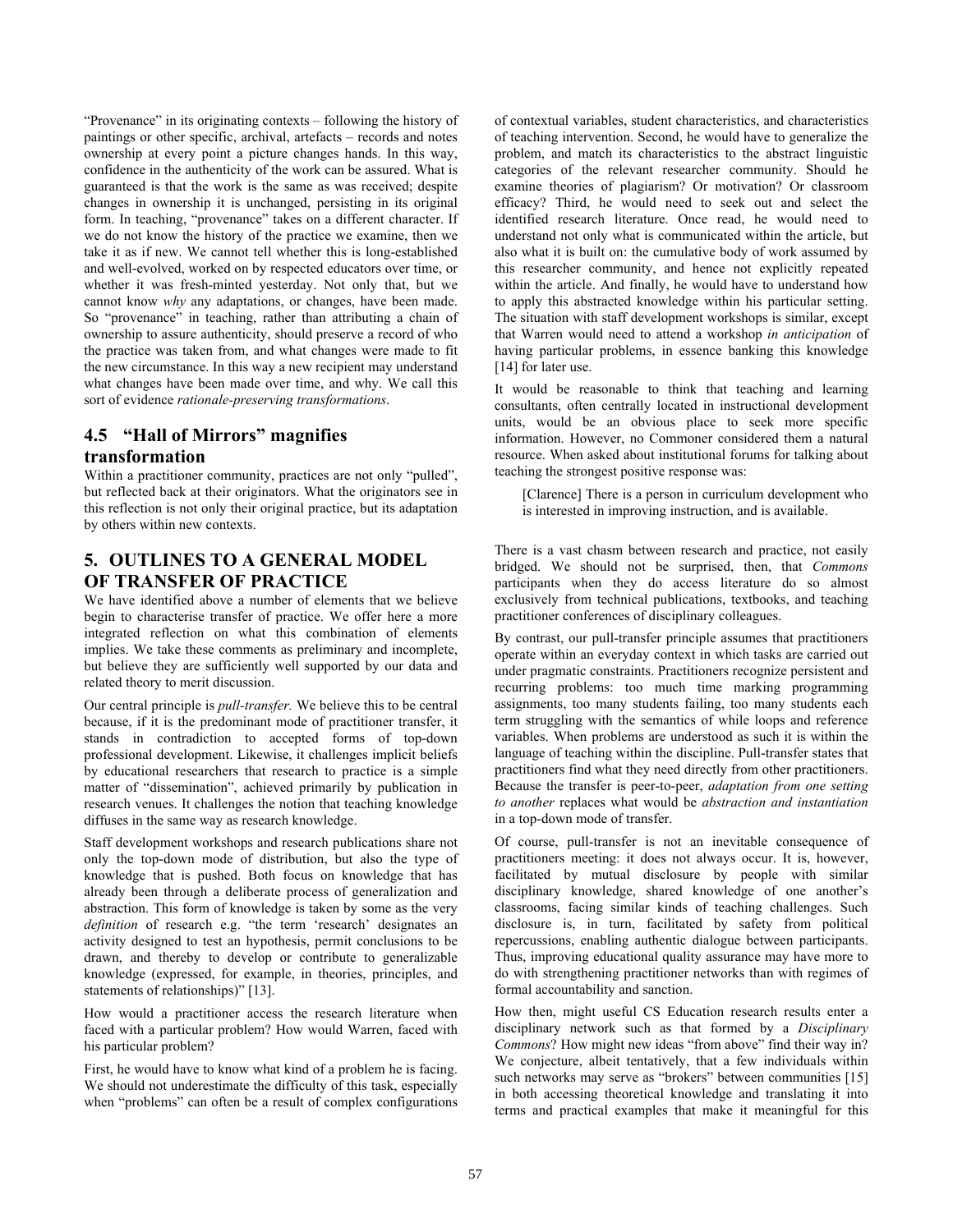particular practitioner community. Such community members who become enthused of particular practices or approaches from outside of their normal disciplinary sphere and enthusiastically promote them to their colleagues have been called "evangelists" elsewhere [9]. In CS, recent subjects of evangelism have been learning theories of constructivism[16] and co-operative learning [17].

Using the terms of social network theory [18], these evangelists serve as *weak ties* to external social networks, and knowledge moves from one network to another through these weak ties. But once this new knowledge has entered the practitioner network, the *strong ties* among its members (facilitated by mutual disclosure, pull transfer, etc.) enable such ideas to quickly diffuse, altered and adapted at each step. With strong practitioner networks, fewer brokers are required for new ideas to get to the point of practice.

[Samuel] Assessment stuff in general I'm going to do differently this semester. I think I'm going to do … CATs [Angelo and Cross's *Classroom Assessment Techniques* [19]], which I haven't tried before (Interviewer: where did you get the idea for that?) Well, Ida at University Y has been doing that for a long time. I've heard her talk about it before, but it wasn't until we were in this group together that … I heard … more detail about the sorts of things that she does … she typically does them in labs and has some more elaborate tricks

In this case, Ida is the weak tie to another community (this time of experts in assessment in higher education), and Samuel does pull transfer within the *Commons* network when seeing how these have been instantiated within Ida's courses.

We thus posit pull-transfer as an important mechanism for change of practice among teaching practitioners. What our investigation does not (and cannot) tell us is the prevalence of this change mechanism relative to other mechanisms<sup>1</sup>; this will require additional research and a different set of research methods.

# **6. METHODOLOGICAL CODA**

In this paper we have combined several methods. Centrally, we have provided a hermeneutical analysis of a verbatim email exchange on a mailing list. The exchange was taken from the mailing list from the UK *Commons*, which included all of the UK participants and one of the authors. E-mail is a fact of academic life and a familiar communication genre. However, by applying an hermeneutical analysis to naturalistic speech, what is revealed about the participants, their situation and attitudes is, we contend, more illuminating than might be obtained solely by more intrusive and researcher-driven methods (e.g. interviewing) [20, 21]. For us, the power of this approach is in the very prosaic nature of the data; no-one would take the trouble to invent something so banal, and its unguarded ordinariness reveals complexities and nuances which may be frightened away, or obscured, by more direct questioning. In focusing on everyday speech and the way in which mundane actions both constitute and construct social life, we share some of the goals—though not the methods—of ethnomethodologists [22].

Our understanding of the text was informed by our own situatedness within the *Disciplinary Commons*, by the fact that we

 $\overline{a}$ 

share "vulgar competence" with the participants – that is, that we, too, are practicing CS educators [23]. Our role in the *Commons*  was as project developers, jointly in the year preceding the monthly meetings and (separately but in parallel) as project leaders at two different sites during the year of meetings. Our primary role during the sessions was to structure critical engagement among the participants about the relationship between the teaching and learning that was occurring in participants' classrooms: in pairs, in small groups, and in plenary. We took reflective notes immediately following each of the monthly sessions, which we jointly debriefed by telephone shortly after. Thus, many of the themes discussed here began to emerge through our direct observation and participation in the *Commons*  and our monthly discussions*.* 

In this way our participation in the *Commons* was unlike that of the other participants because of our leadership roles. To get further insight into the effect of the *Commons* on participants' understanding of their own teaching practices, we undertook two surveys of all participants and conducted semi-structured interviews with 4 participants from the US *Commons* and 5 participants from the UK *Commons*.

The first survey was administered during the last of the monthly meeting, and all responses were anonymous. All participants of both *Commons* completed this survey. Questions were primarily constrained choice (Likert scale) ratings of evaluative questions, e.g. "I would recommend the *Commons* to a colleague", and "The three most valuable parts of the *Commons* were". Results from this survey are reported in [2]. The second survey was administered via a web form one month after the final monthly meeting; responses were automatically pseudonymized (though we had access to the pseudonymization table). All participants of both *Commons* completed this survey. The questions were openended and focussed on the identity of the participants within practitioner communities, e.g. "who do you talk to about teaching?", "What published material do you read with regard to your teaching?" Finally, we undertook semi-structured interviews with approximately one third of the participants four months after the final monthly meeting. Each of us had a separate telephone interview with three participants from the *Commons* that the other person led, and three additional participants were interviewed by telephone by Jessica Yellin, a researcher at the Center for Engineering Learning and Teaching at the University of Washington. Interviews were digitally recorded and transcribed verbatim, using a commercial service. At this stage, questions were focussed on participant perception of the course portfolio they produced, of the *Commons* project as a whole, and of any changes to practice that resulted from their participation. Quotes from this data are included in this paper, identified by pseudonym. Pseudonyms preserve gender.

We undertook a grounded theory analysis on this data [24]. By grounded theory, Strauss and Corbin "mean theory that was derived from data, systematically gathered and analyzed through the research process." Theory is taken as a set of relationships between concepts which provide a coherent account for the data encountered and can be used for explanation or prediction. The grounded theory procedures that we used included *open coding,*  which identifies conceptual categories within transcripts of interviews and naturalistic speech, *axial coding,* which relates categories to subcategories, and *selective coding,* which integrates and refines the different categories. We also undertook *memoing,* 

<sup>&</sup>lt;sup>1</sup> We thank an anonymous reviewer for making this point and for suggesting that pull transfer may also apply to research.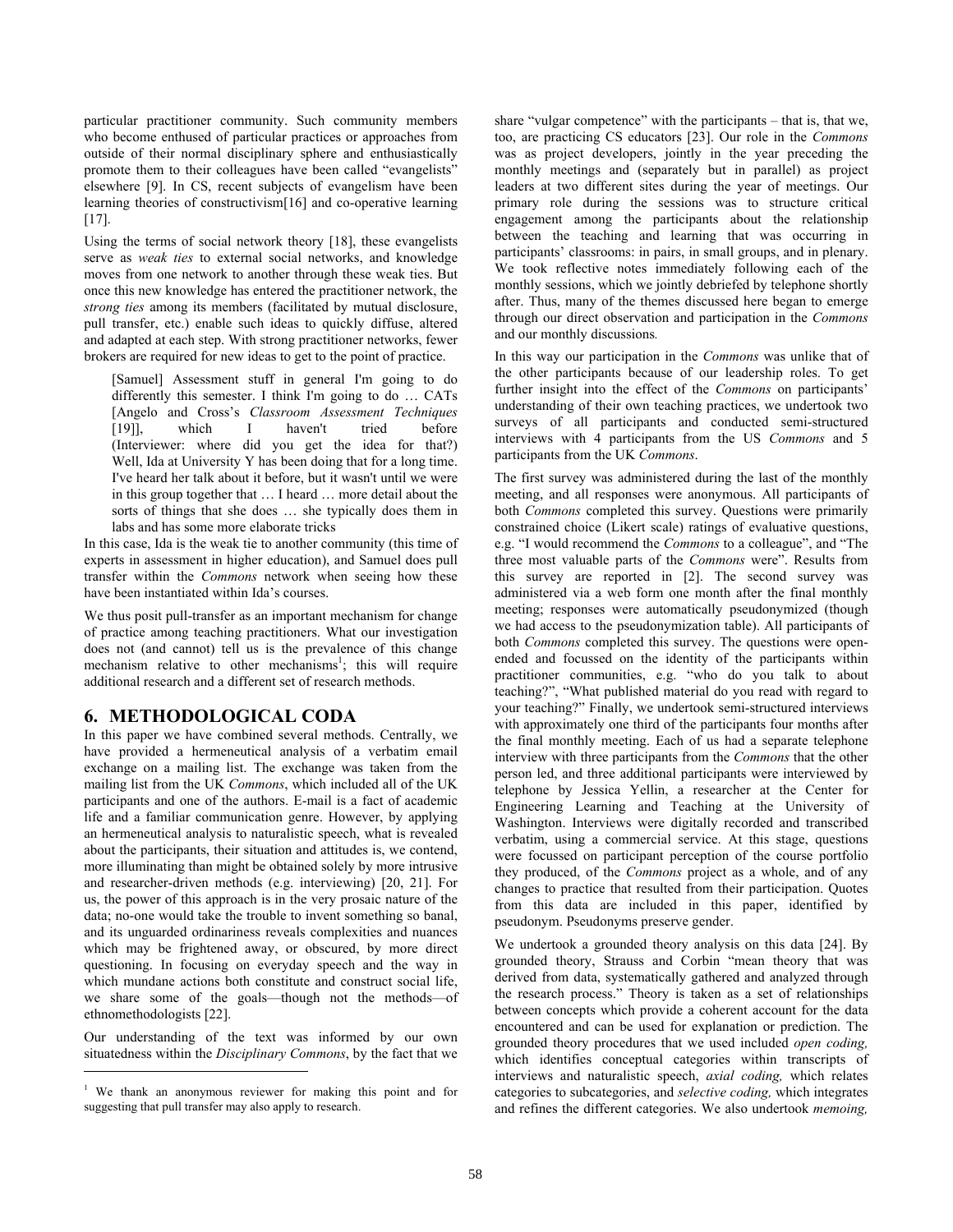in maintaining an ongoing record of the analysis as it evolves through interaction with the data, and *constant comparison* which involves alternation between the development of theoretical ideas and their validation in the data.

We open coded two surveys together to develop initial categories and to calibrate coding practices. We then separately coded surveys of the participants in our respective *Commons* and of the interviews that we each carried out, discussing coding categories as they emerged. We were sometimes aided, sometimes thwarted in our analysis by our use of Nvivo software. Following open coding, we did axial and selective coding together, merging, splitting, and grouping categories. We maintained reflective memos and debriefing notes throughout the coding process.

We differed from a strict "Strauss and Corbin" regime in that we had a number of theoretical conjectures prior to commencing the data analysis, developed primarily from our direct involvement in the project. We sought validation for these conjectures from the data, and abandoned or changed those that were not supported. But equally, strictly grounded theoretical conjectures emerged that we had not understood prior to interacting with the data. We iterated frequently between developing theoretical propositions and validating these propositions from the data.

What we have not done is to consider whether the transfer practices we observe here share features with transfer in other domains; this must be regarded as "future work".

## **7. SUMMARY**

In bringing an ethnomethodologically-inspired approach, we capitalise on our closeness (as researchers) to the practices and practitioners we study. In taking as primary data naturallyoccurring texts (rather than researcher-instigated investigations) we hope to open the space of research methods considered by CS Ed research. By coupling this situated investigation with additional grounded theory analysis, we suggest that general observations with respect to how teaching practices transfer may be drawn from a close examination of a single situation.

#### **8. ACKNOWLEDGEMENTS**

Our thanks to the participants in the *Disciplinary Commons*, particularly to Warren, Chester, Sydney, and Archie. Thanks to Jessica Yellin; her interviews of *Commons* participants are models of researcher skill. The Washington State Board of Community and Technical Colleges, the University of Washington, Tacoma (UWT), the Institute of Technology at UWT, and the UK National Teaching Fellowship Scheme all provided critical support to carry out the *Disciplinary Commons*  project. The SIGCSE Special Projects Fund provided funding so that we could spend time together analyzing the project data. And the University of Washington's Helen Riaboff Whiteley Center at the Friday Harbor Laboratories provided the ideal place in which this work could take place. For all of this support we are deeply grateful.

#### **9. REFERENCES**

- 1. *The Disciplinary Commons*. 2007. http://www.disciplinarycommons.org
- 2. Tenenberg, J. and S. Fincher. *Opening the door of the computer science classroom: the Disciplinary Commons*. in

*Proceedinds of the 38th SIGCSE technical symposium on Computer science education* 2007. Covington, KT.

- 3. Searle, J.R., *Speech acts : an essay in the philosophy of language*. 1969, Cambridge: Cambridge University Press.
- 4. Brown, J.S., A. Collins, and P. Duguid, *Situated cognition and the culture of learning.* Educational Researcher, 1989. **18**(1): p. 32-42.
- 5. Lave, J. and E. Wenger, *Situated learning : legitimate peripheral participation*. Learning in doing, social, cognitive, and computational perspectives. 1991, Cambridge: Cambridge University Press.
- 6. Gosling, D., *Models of Peer Observation of Teaching*. 2002, Higher Education Academy.
- 7. EPCoS, *Effective Projectwork in Computer Science*. 1999. http://www.cs.kent.ac.uk/national/EPCOS
- 8. Fincher, S., M. Petre, and M. Clark, eds. *Computer science project work: principles and pragmatics*. 2001, Springer-Verlag: London.
- 9. Fincher, S. *From transfer to transformation: towards a framework for successful dissemination of engineering education*. in *Frontiers in Education*. 2000.
- 10. Latour, B. and S. Woolgar, *Laboratory life : the construction of scientific facts*. 1986, Princeton, N.J.: Princeton University Press.
- 11. Huber, M.T., *Disciplines and the development of a Scholarship of Teaching and Learning in the United States of America*. 2002, Higher Education Academy.
- 12. Schon, D.A., *Educating the reflective practitioner : toward a new design for teaching and learning in the professions*. The Jossey-Bass higher education series. 1987, San Francisco: Jossey-Bass.
- 13. United States. National Commission for the Protection of Human Subjects of Biomedical and Behavioral, R. and E.a.W. United States. Department of Health, *The Belmont Report : ethical principles and guidelines for the protection of human subjects of research*. DHEW publications ; nos.(OS)78-0012, (OS)78-0013 and (OS)78-0014. 1978, Washington, D.C.: Govt Print. Off. [for] Department of Health Education and Welfare.
- 14. Freire, P., *Pedagogy of the oppressed*. A continuum book. 1970, New York: Seabury Press.
- 15. Wenger, E., *Communities of practice : learning, meaning, and identity*. Learning in doing. 1998, Cambridge: Cambridge University Press. xv, 318p : ill ; 23cm.
- 16. Ben-Ari, M. *Consructivism in Computer Science Education*. in *Proceedings of the twenty-ninth SIGCSE technical symposium on Computer science education*. 1998. Atlanta. GA: ACM Press.
- 17. Beck, L.W., A.W. Chizhik, and A.C. McElroy. *Cooperative learning techniques in CS1: design and experimental evaluation*. in *Proceedings of the 36th SIGCSE technical symposium on Computer science education* 2005. St Louis, MI: ACM Press.
- 18. Granovetter, M., *The Strength of Weak Ties.* American Journal of Sociology, 1973. **76**(8): p. 1360-1380.
- 19. Angelo, T.A. and P. Cross, *Classroom Assessment Techniques: A Handbook for College Teachers*. 1993, San Francisco, CA: Jossey-Bass.